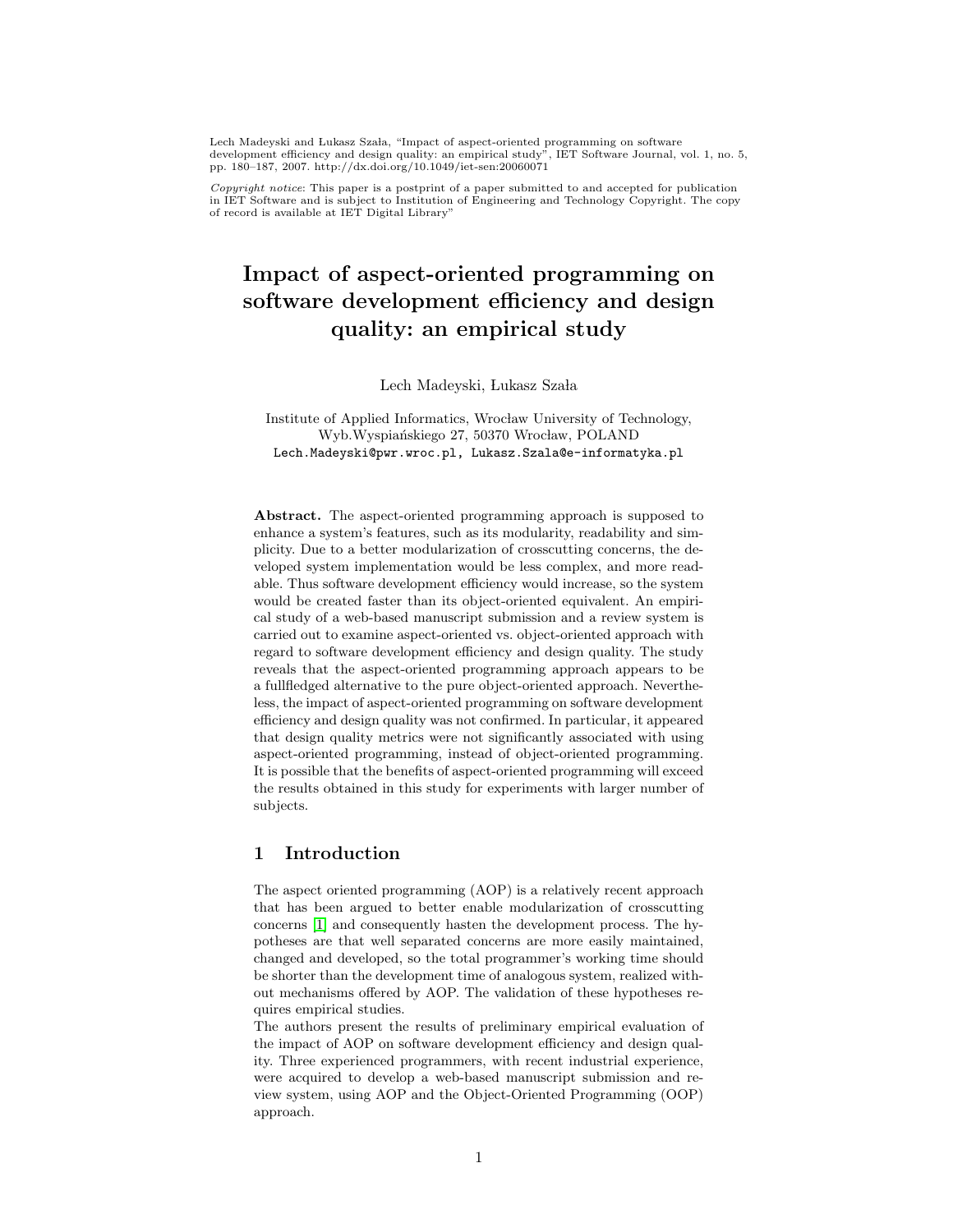The paper includes a comparison of developed AOP and OOP systems, based on software metrics proposed by Chidamber and Kemerer (hereafter CK) [\[2\]](#page-15-1), Distance from the Main Sequence metric proposed by Martin [\[3\]](#page-15-2), external code quality metric (defined as a number of acceptance tests passed) [\[4,](#page-15-3)[5,](#page-15-4)[6\]](#page-15-5), and programmers' productivity metric. CK software metrics [\[2\]](#page-15-1) were adapted to new properties of aspect-oriented software [\[7](#page-15-6)[,8\]](#page-15-7).

Subramanyam and Krishnan state that research on metrics for objectoriented software development is limited, and empirical evidence, linking the object-oriented methodology and project outcomes, is scarce [\[9\]](#page-16-0). Even more scarce is empirical evidence of the effect of aspect-oriented programming on software design quality, or development efficiency metrics. Therefore, the aim of this paper is to fill this gap and provide empirical evidence of the impact of aspect-oriented programming on software development efficiency and design quality metrics, as design aspects are extremely important to produce high quality software [\[9\]](#page-16-0). The hypothesis that design quality metrics are good predictors of the fault proneness is supported in [\[10\]](#page-16-1) and [\[11\]](#page-16-2).

The paper starts with the presentation of the related work in the field in Section [2.](#page-1-0) Section [3](#page-2-0) contains a description of the examined system in terms of user requirements. Section [4](#page-3-0) defines goals of the study, questions to be answered and metrics to be collected, in accordance with the Goal-Question-Metric (GQM) approach [\[12\]](#page-16-3). The results of the study are presented in Section [5,](#page-5-0) with the validity of the study in Section [6.](#page-12-0) The conclusions of the paper are presented in Section [7.](#page-14-0)

# <span id="page-1-0"></span>2 Related work

There is little related work focusing on the quantitative assessment of aspect-oriented solutions [\[13\]](#page-16-4). Kersten and Murphy [\[14\]](#page-16-5) described the effect of aspects on object-oriented development practices, as well as some rules and policies that were employed to achieve maintainability and modifiability. Walker et al. [\[15\]](#page-16-6) provided initial insights into the usefulness and usability of aspect-oriented programming. Soares et al. [\[16\]](#page-16-7) reported that the AspectJ implementation of the Web-based information system has significant advantages over the corresponding pure Java implementation. Garcia et al. [\[17\]](#page-16-8) presented a quantitative study, designed to compare the maintenance and reuse support of a pattern-oriented approach, and an aspect-oriented approach for a multi-agent system. It turned out that the aspect-oriented approach allowed the construction of the investigated system with improved modularization of the crosscutting agent-specific concerns. The use of aspects resulted in superior separation of the agent-related concerns, lower coupling (although less cohesive) and fewer lines of code. Tsang et al. [\[18\]](#page-16-9) evaluated the effectiveness of AOP for separation of concerns. They applied the CK metrics suite to assess and compare an aspect-oriented and object-oriented real-time system in terms of system properties. They found improved modularity of aspectoriented system over object-oriented system, indicated by the reduction in coupling and lack of cohesion values of the CK metrics. Hannemann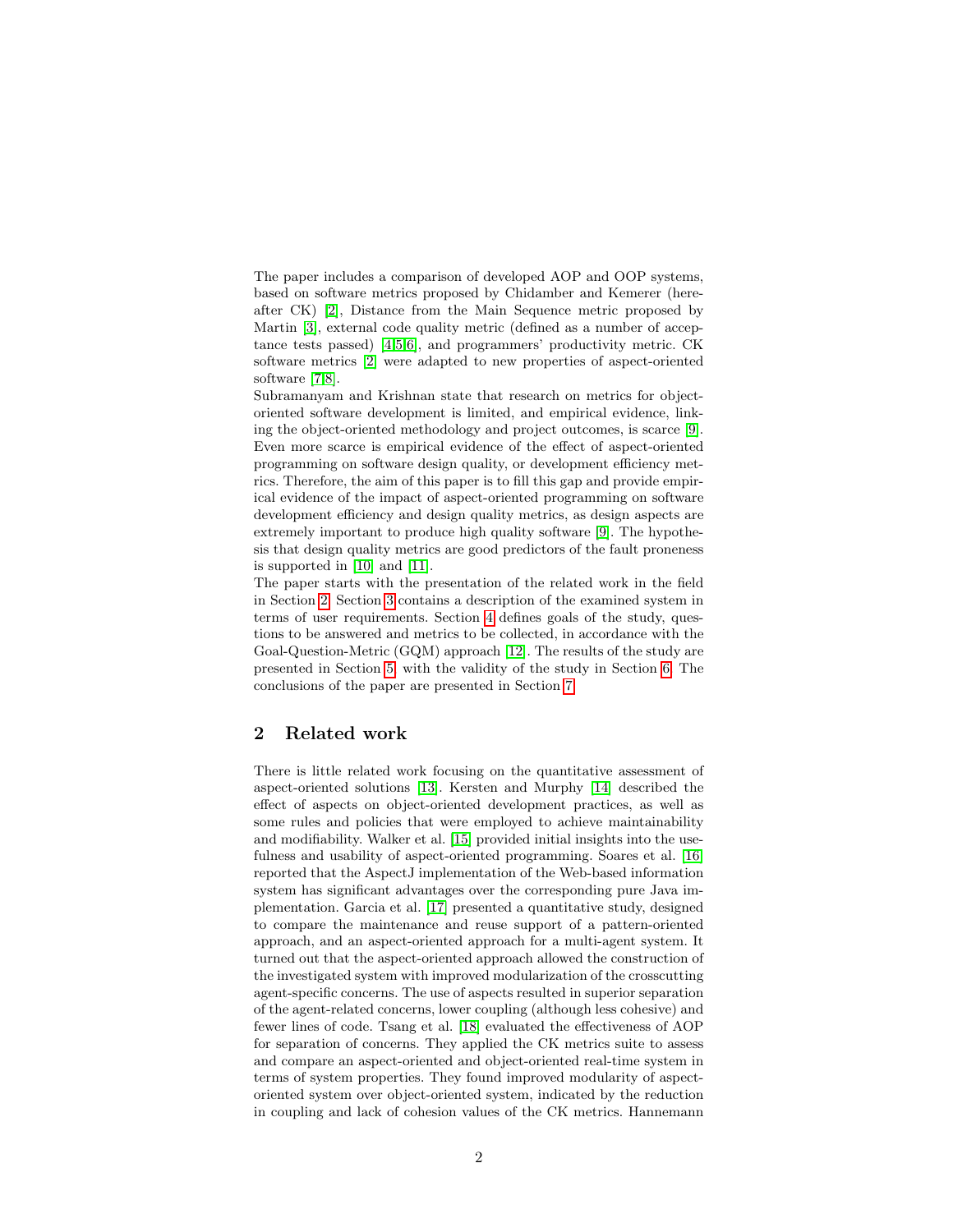and Kiczales [\[19\]](#page-16-10), as well as Garcia et al. [\[20\]](#page-16-11), have developed systematic studies that investigated the use of aspect-oriented programming to implement classical design patterns. It is worth mentioning that Tonella and Ceccato [\[21\]](#page-17-0) performed an empirical assessment of refactoring the aspectizable interfaces. This study indicates that migration of the aspectizable interfaces has a limited impact on the principal decomposition size, but, at the same time, it produces an improvement of the code modularity. From the point of view of the external quality attributes, modularization of the implementation of the crosscutting interfaces clearly simplifies the comprehension of the source code. Unfortunately, most empirical studies involving aspects have been based on subjective criteria and qualitative investigation [\[13\]](#page-16-4).

# <span id="page-2-0"></span>3 Empirical study

#### 3.1 User requirements

The project was led with the eXtreme Programming methodology. Although some practices (such as pair programming practice) were neglected, user stories were used for the specification of requirements concerning the developed system. The whole set of 30 user stories was prepared to describe the complete, coherent system. The outlined application is a web-based manuscript submission and review system. It defines different user roles such as Article Author, Reviewer, Conference Chair and Content Manager and specifies multi-level authentication functionality. The workflow system involves the management of articles and their reviews on each step in their life cycle. Additionally, the application provides access to accepted and published articles to all registered and unregistered users.

#### 3.2 Participants

Three experienced programmers took part in the study. Two of them (labelled as OO1 and OO2) developed the system using pure object-oriented programming approach, whilst one (labelled as AO1), implemented the system using aspect-oriented approach (he was the only programmer with about one year of AOP experience). The subjects are students taking the final MSc in Software Engineering diploma course concerning empirical assessment of novel approaches to software engineering. The additional selection criterion is based on Höst et al. [\[22\]](#page-17-1) classification scheme. In particular it means that all participants can be classified as E4 according to Höst et al. classification scheme (i.e. recent industrial experience, between 3 months and 2 years). Moreover, the design and programming skills of participants were observed by the corresponding author in 18 months period during ambitious Java projects in industrial as well as academic settings (e.g. e-Informatyka portal, LaTeX2XML conversion service). It turned out that all of the participants possess similar and high design and programming skills. Nevertheless, OO2 developer has the richest programming experience (in years), and has developed the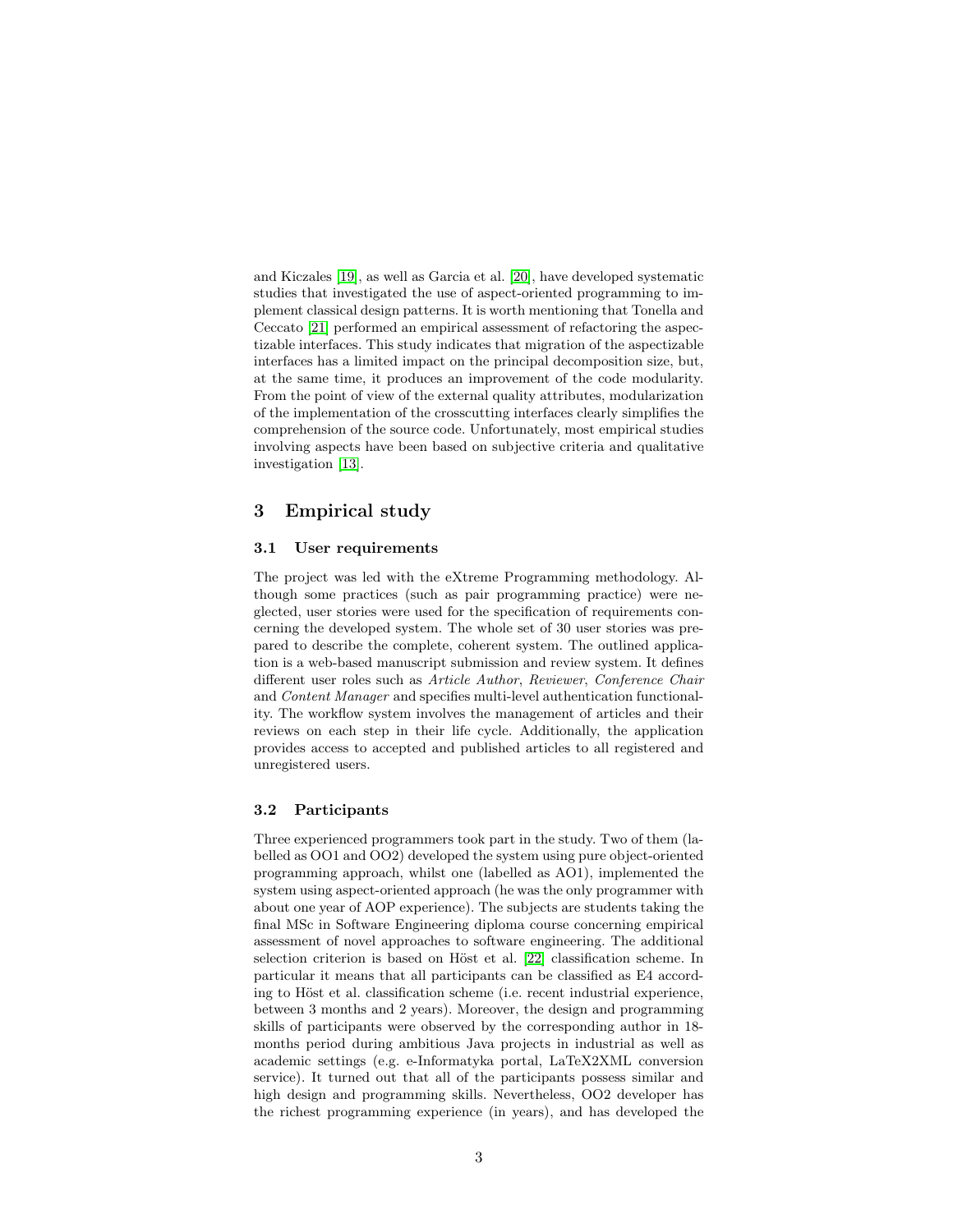biggest software project among participants. Table [1](#page-3-1) contains information gained from questionnaires and the differences in the programmers' experience. Although this information is given by programmers and represents their subjective estimates, the differences are substantial enough to take them into consideration during analysis. All programmers were subscribed to a mailing list, where misconceptions concerning user stories were explained.

Table 1. Comparison of programmers' experience in projects AO1, OO1 and OO2

<span id="page-3-1"></span>

|                                                                                |  | A01 001  002    |
|--------------------------------------------------------------------------------|--|-----------------|
| Experience in programming [years]                                              |  | 10              |
| Programming in Java [years]                                                    |  |                 |
| Size of the biggest project $ \overline{NCLOC} $                               |  | 5000 2500 20000 |
| Size of the biggest project in $\text{Java } [NCLOC] \mid 5000 \mid 1500$ 4500 |  |                 |

#### 3.3 Restrictions

In order to compare the projects' metrics, all the participants must obey the same rules. The technology used to develop the application were: Java and AspectJ programming languages with Java Servlets. The presentation tier was provided by JSP pages and all the persistent entities were kept in XML files. Each participant used the Eclipse Integrated Development Environment (IDE) with the ActivitySensor plugin installed. The source code was committed to an SVN repository after each completed user story.

# <span id="page-3-0"></span>4 Measurements definition

The empirical study was conducted using the GQM method, described in [\[12\]](#page-16-3), to define measurements on the software projects. Two goals were defined. The first one relates to code quality (in terms of its modularity and size), and the other concerns software development efficiency.

Goal 1: The evaluation of the AOP impact on code quality. Questions:

- Question 1: How does AOP affect a system's modularity?
	- **Metrics:** The answer to this question is given by metrics  $Dn$  (Distance from the Main Sequence), CBM (Coupling Between Modules), RFM (Response For a Module) and LCO (Lack of Cohesion in Operations). The detailed description of  $Dn$  metric may be found in [\[3\]](#page-15-2), whilst description of CBM, RFM and LCO metrics may be found in [\[7,](#page-15-6)[8\]](#page-15-7). The lower the distance from the ideal line  $(Dn \text{ metric})$  is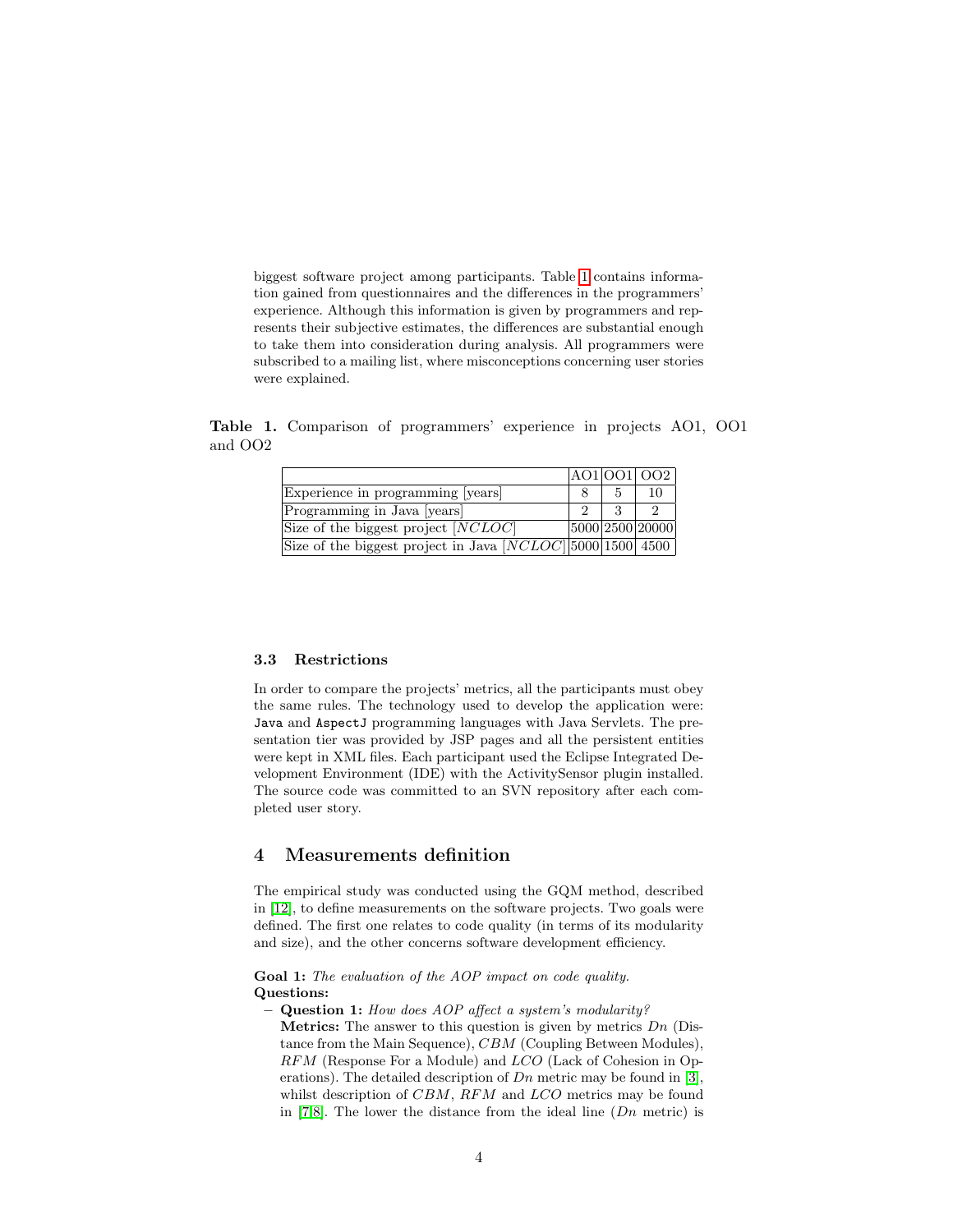measured, the better the system has been developed. The same rule is valid for CBM – modules that are not coupled with each other are better modularized and thus better manageable and easier to change. The RFM metric calculates the size of a potential communication between modules, and expresses a module modularity and complexity. The LCO metric points out the modules that are not cohesive, which means that they realize a functionality that should be divided, and thus the LCO metric is an indirect modularity indicator.

– Question 2: How does AOP affect a system's size?

Metrics: Metrics that indicate a system's size are: NCLOC (Non-Comment Lines Of Code), NOM (Number Of Modules) and  $WOM$ (Weighted Operations in Module). If the system is smaller (in terms of number of source code lines and modules), it is easier to grasp the programmer's intentions and comprehend the whole functionality. The *WOM* metric counts operations in a module (class, interface or aspect) and together with NOM metric indicates its size.

All the specified metrics were calculated by aopmetrics tool [\[8\]](#page-15-7) developed at the Wroclaw University of Technology and used before to analyse software metrics [\[23\]](#page-17-2). The tool provides calculations of the same set of metrics for object-oriented, as well as aspect-oriented systems [\[7\]](#page-15-6). This allowed us to compare the data gathered from applications developed using both programming approaches.

# Goal 2: The evaluation of the AOP impact on software development efficiency.

#### Questions:

– Question 1: How does AOP affect software development efficiency in terms of the number of acceptance tests passed?

Metrics: A comprehensive set of 87 acceptance tests validated the degree to which requirement specifications were implemented. User stories have different sizes and different number of associated acceptance tests. This is why the  $NATP$  (Number of Acceptance Tests Passed) metric is a more accurate indicator of a system completion than the number of implemented user stories. While an absolute measure is useful, it is beneficial to report a normalized measure  $NATP/T$  (number of acceptance tests passed per development time) as well.

– Question 2: How does AOP affect software development efficiency in terms of the time needed to develop the system?

Metrics: The programming paradigm may simplify the development process, so the software product may be created faster. In this case, the helpful metric is a total development time labelled as T. While an absolute measure is useful, it is beneficial to report a normalized measure NCLOC/T (non-commented lines of code per development time) as well.

- Question 3: How does AOP affect software development efficiency in terms of the active time and the passive time needed to develop the system?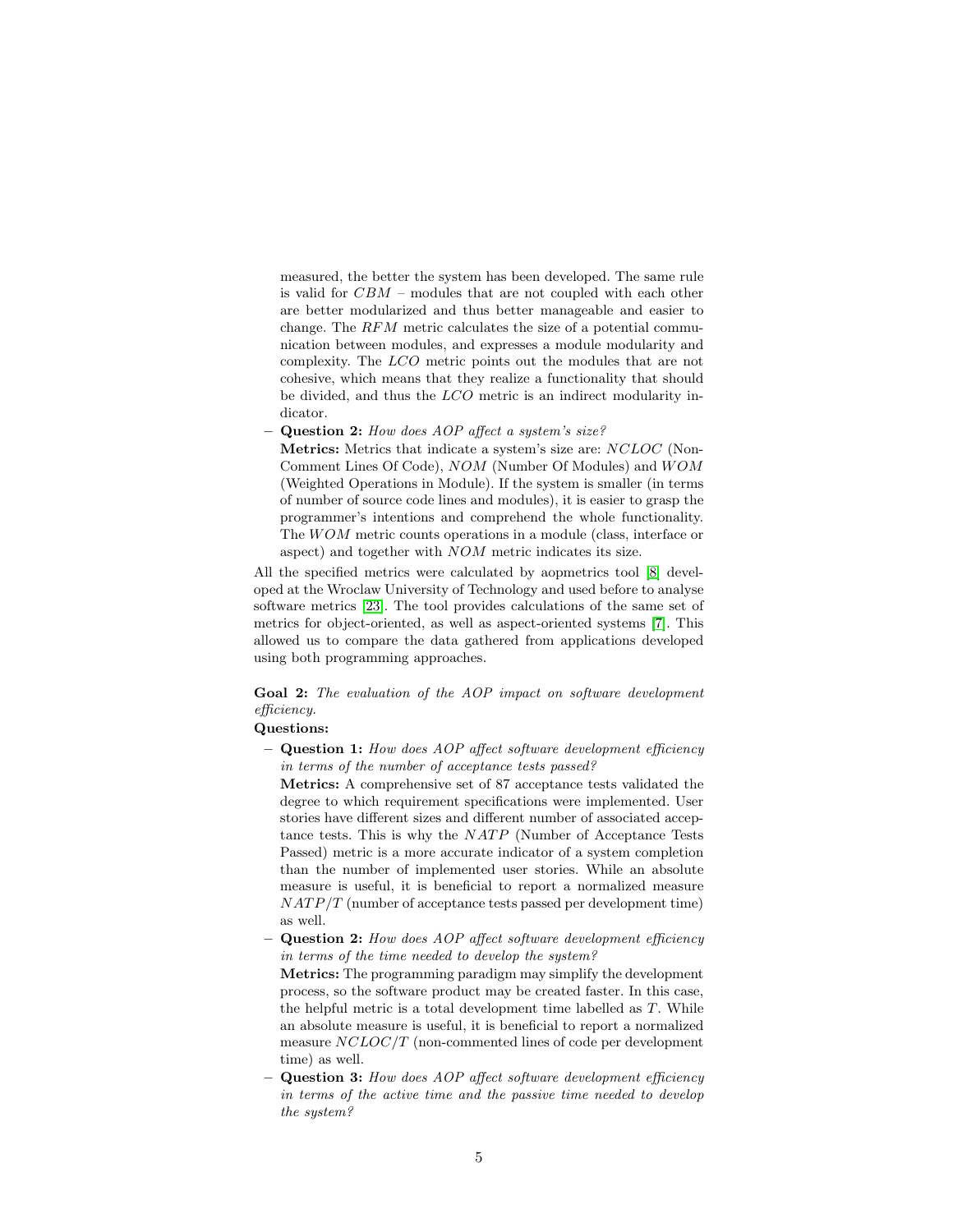Metrics: The total development time spent on programming may be divided into *active time* and *passive time*, labelled as  $T_A$  and  $T_P$ , accordingly. The active time is when a programmer types, and passive time is when a programmer performs other activities concerning a project. If a programmer knows what to do and which part of the source code is to be changed, the fraction of passive time in total time is smaller.

The  $NATP$  metric was collected manually. Each test is a sentence written in natural language that depicts a piece of functionality. The testing procedure checks whether statements in acceptance tests are true or false. The metrics  $T$  (total programming time) and  $T_A$  (active programming time) were calculated by ActivitySensor Eclipse plugin developed at the Wroclaw University of Technology [\[24\]](#page-17-3).

# <span id="page-5-0"></span>5 Results

The data are analysed with descriptive analysis (in Section [5.1\)](#page-5-1) and statistical tests (in Section [5.2\)](#page-9-0).

#### <span id="page-5-1"></span>5.1 Descriptive Statistics

Depending on a metric properties, the average, minimum, maximum and median values were calculated either for packages or classes.

**Modularity** The Normalized Distance from the Main Sequence  $(Dn)$ metric is calculated for packages, and the third row of Table [2](#page-5-2) contains its average value. However, this indicator may be misleading, because packages have different sizes. In order to present more accurate value, a weighted average value of Dn has been calculated and presented in the fourth row of Table [2.](#page-5-2) Depending on calculation method, either AO1 (arithmetical average) or OO2 (weighted average) system is characterized by lower average value of  $Dn$ . However, the median value rather advocates aspect-oriented solution – in both object-oriented systems the median value is about twice as high as in AO1.

Table 2. Average, weighted average and median values of Normalized Distance from the Main Sequence  $(Dn)$  in AO1, OO1 and OO2 systems

<span id="page-5-2"></span>

|                                                                                | AO1 | OO1 |                                                                       | OO <sub>2</sub> |
|--------------------------------------------------------------------------------|-----|-----|-----------------------------------------------------------------------|-----------------|
| $Dn$ metric                                                                    |     |     | Value Value Ratio                                                     | Value Ratio     |
| Average                                                                        |     |     | $\vert 0, 31 \vert 0, 50 \vert 160, 13\% \vert 0, 43 \vert 135, 83\%$ |                 |
| Weighted Average $\boxed{0,41}$ $\boxed{0,45}$ 111, 32% $\boxed{0,35}$ 86, 65% |     |     |                                                                       |                 |
| Median                                                                         |     |     | $0,25 \mid 0,55 \mid 220,00\% \mid 0,47 \mid 186,67\%$                |                 |

The CBM metric is presented in Table [3.](#page-6-0) The average value is lower in AO1 system than in both OO1 and OO2 systems. The difference is higher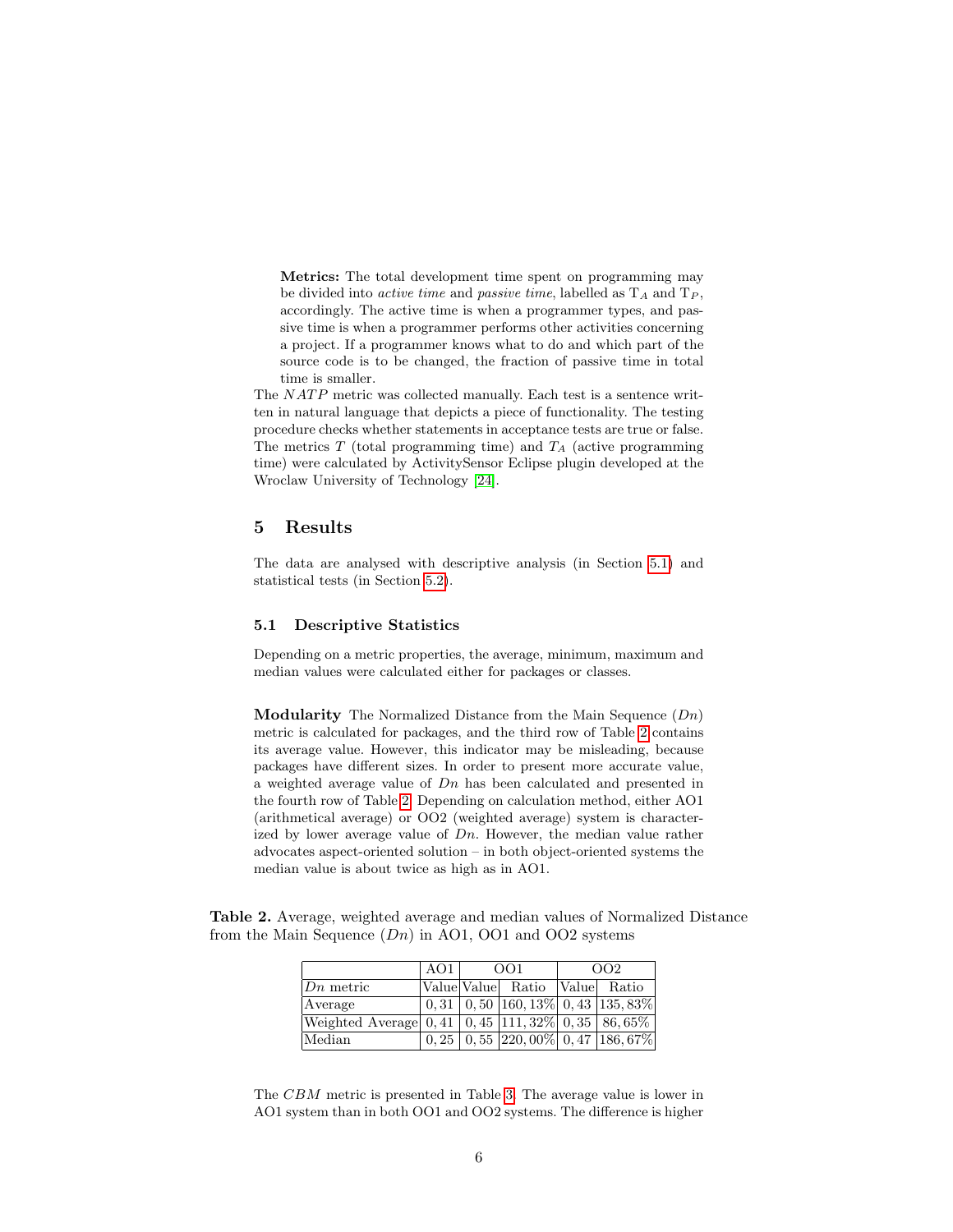than 30 per cent in both cases. A plausible explanation might by that new modularisation possibilities, provided by aspect-oriented programming, decrease coupling between modules (CBM) and allow enclosing functionality pieces in separate units.

<span id="page-6-0"></span>Table 3. Average, maximum, minimum and median values of Coupling Between Modules (CBM) in AO1, OO1 and OO2 systems

|                                  | AO1            | O <sub>O</sub> 1 |                                        | OO <sub>2</sub> |             |
|----------------------------------|----------------|------------------|----------------------------------------|-----------------|-------------|
| $ CBM $ metric Value Value Ratio |                |                  |                                        |                 | Value Ratio |
| Average                          | 3.22           |                  | $4,26$   132, 24\%   4, 22   130, 80\% |                 |             |
| Max                              | 15             | 29               | $ 193, 33\% $                          | 16              | 106,67%     |
| Min                              | 0              | 0                | $ 100,00\% $                           | $\Omega$        | 100,00%     |
| Median                           | $\overline{2}$ | 3                | $ 150,00\% $                           |                 | $50,00\%$   |

The RFM metric values presented in Table [4](#page-6-1) seem to be similar in each system. The comparison of median and maximal values does not bring any clarification.

<span id="page-6-1"></span>Table 4. Average, maximum, minimum and median values of Response For a Module (RFM) in AO1, OO1 and OO2 systems

|                          | AO1  | OO1      |                                                             | OO2            |                    |
|--------------------------|------|----------|-------------------------------------------------------------|----------------|--------------------|
| $RFM$ metric Value Value |      |          | Ratio                                                       | Value          | Ratio              |
| Average                  | 9.43 |          | $\overline{9,53}$ [101, 08\%] $\overline{9,24}$ [ 98, 05\%] |                |                    |
| Max                      | 49   | 56       | $ 114, 29\% $ 50                                            |                | $ 102,04\% $       |
| Min                      | 0    | $\Omega$ | $\overline{100,00\%}$                                       | $\overline{0}$ | $\boxed{100,00\%}$ |
| Median                   | 8    | 6        | $75,00\%$                                                   | 8              | $ 100,00\% $       |

The LCO metric values are depicted in Table [5.](#page-7-0) Again, the AO1 system is characterized by the lowest level of lack of cohesion in operations. The lowest cohesion level (the highest LCO) was observed in OO1 system, where the average value of  $LCO$  metric is over twice as big as in AO1 or OO2 system.

The gathered descriptive statistics do not allow judging which programming approach provides more modular implementation. To answer the question whether the impact of aspect-oriented programming on design modularity metrics is significant, or not, statistical tests are performed in Section [5.2.](#page-9-0)

Size The usual value of  $WOM$  metric ranges from 1 to 10. Table [6](#page-7-1) presents metric values for all three systems. The lowest average value is represented by AO1 system, but the differences do not seem to be large. The comparison of median and maximal values does not bring any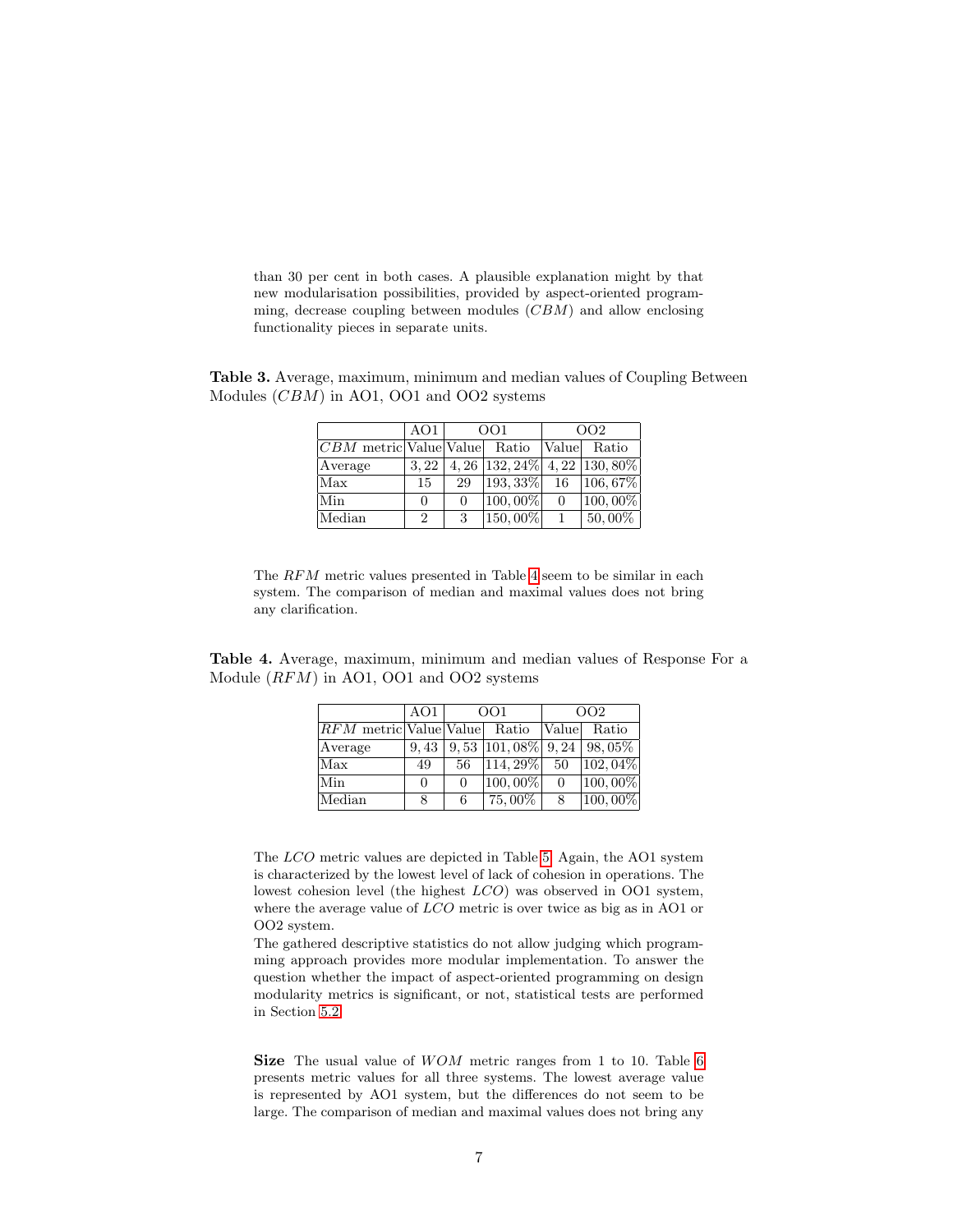|                                      | AO1      | OO1      |                                                  | OO <sub>2</sub> |             |
|--------------------------------------|----------|----------|--------------------------------------------------|-----------------|-------------|
| $LCO$ metric Value Value Ratio Value |          |          |                                                  |                 | Ratio       |
| Average                              |          |          | $16,6$   $41,4$   $249,79\%$   17, 06   102, 89% |                 |             |
| Max                                  | 446      | 849      | $ 190, 36\% $ 350   78,48%                       |                 |             |
| Min                                  | 0        | $\Omega$ | $100,00\%$                                       | $\Omega$        | 100,00%     |
| Median                               | $\Omega$ | $\theta$ | $ 100,00\% $                                     | $\overline{0}$  | $ 100,00\%$ |

<span id="page-7-0"></span>Table 5. Average, maximum, minimum and median values of Lack of Cohesion in Operations (LCO) in AO1, OO1 and OO2 systems

<span id="page-7-1"></span>clarification, either, because the median and maximum values of  $WOM$ for AO1 are between the values for OO1 and OO2.

Table 6. Average, maximum, minimum and median values of Weighted Operations in Module  $(WOM)$  in AO1, OO1 and OO2 systems

|                              | AO1      |                | O <sub>O</sub> 1                       | OO <sub>2</sub> |                    |  |
|------------------------------|----------|----------------|----------------------------------------|-----------------|--------------------|--|
| WOM metric Value Value Ratio |          |                |                                        | Value           | Ratio              |  |
| Average                      | 4.79     |                | $5,33$   111, 42\%   5, 27   110, 08\% |                 |                    |  |
| Max                          | 34       | 50             | $ 147,96\% $                           | 29              | $85,29\%$          |  |
| Min                          | $\theta$ | 0              | $\boxed{100,00\%}$                     | $\overline{0}$  | $\boxed{100,00\%}$ |  |
| Median                       | 3        | $\overline{2}$ | $66,67\%$                              | 3.5             | $ 116, 67\%$       |  |
|                              |          |                |                                        |                 |                    |  |

Table [7](#page-7-2) presents the size metrics. For NCLOC and NOM metrics two values have been presented. One contains values counted for production code (without unit tests), whilst the other contains values for production code with unit tests.

<span id="page-7-2"></span>

|                                                         | AO1 | OO1 |                                              | OO <sub>2</sub> |  |
|---------------------------------------------------------|-----|-----|----------------------------------------------|-----------------|--|
| Size metrics                                            |     |     | Value Value Ratio Value Ratio                |                 |  |
| $NCLOC(w/\text{o tests})$                               |     |     | $ 3895 4378 112,40\% 4680 120,15\%$          |                 |  |
| $NCLOC2$ (with tests) 7260 8850 121, 90% 14176 195, 20% |     |     |                                              |                 |  |
| $\sqrt{NOM(w/\text{o} \text{ tests})}$                  | 89  | 87  | $\vert 97.75\% \vert 78 \vert 87.64\% \vert$ |                 |  |
| $NOM2$ (with tests)                                     | 131 |     | 144   109, 92%   138   105, 34%              |                 |  |

Table 7. NCLOC and NOM metrics in AO1, OO1 and OO2 systems

The OO2 system was built using smaller number of production code modules  $(NOM)$ , which (for the systems with similar  $LCO$  level) is desirable. When comparing production code with unit tests, the AO1 system turns out to be developed with the minimal number of modules. The explanation of this fact may lie in aspects that facilitate writing unit tests. The AO1 system includes aspects that set up the appropriate database state before and after execution of test methods, and separates application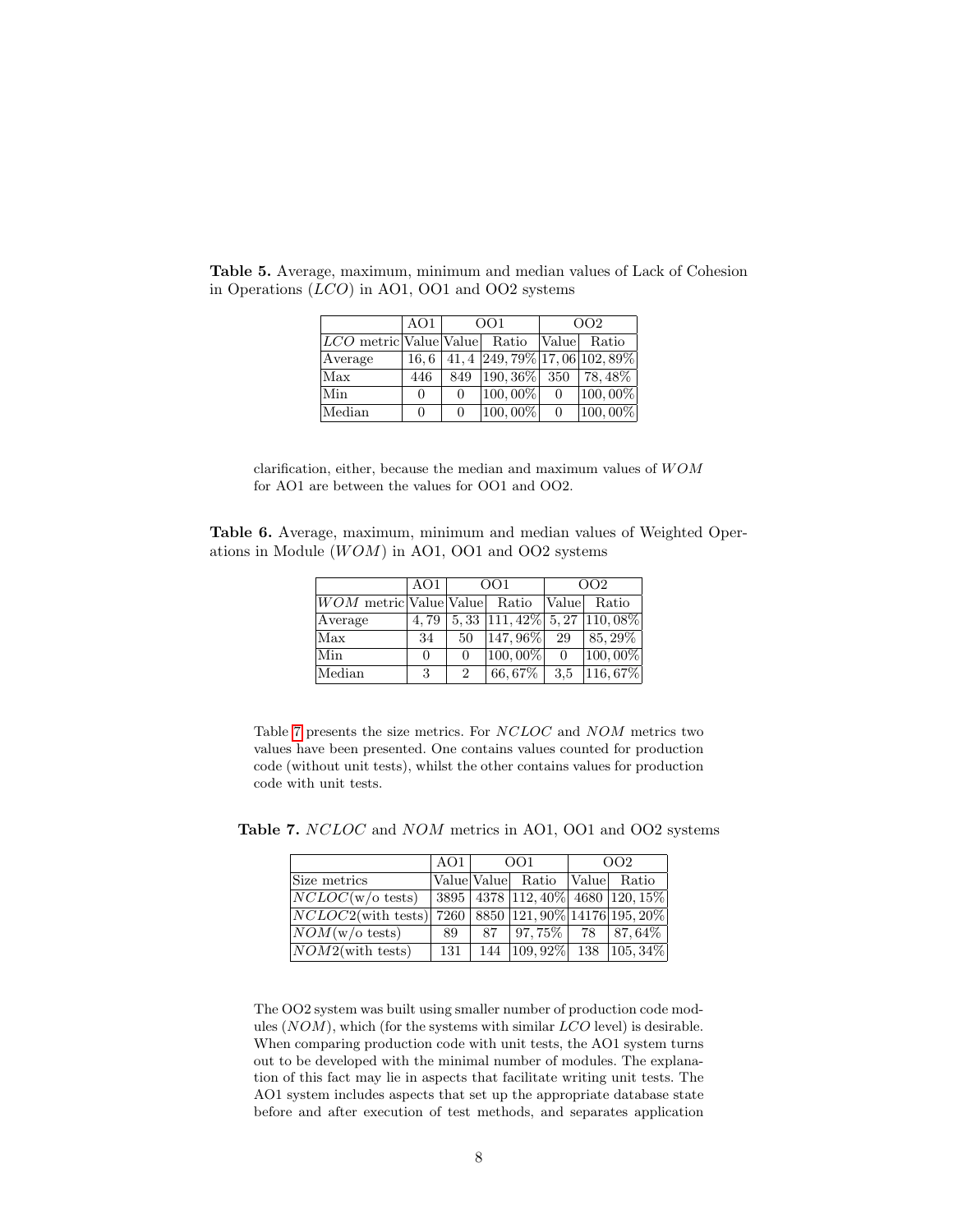persistent data from unit test entities, saved during testing procedure. According to the second size metric (NCLOC), aspect-oriented system AO1 is smaller than object-oriented solutions OO1 and OO2. A plausible explanation might be a shift of some (e.g. logging) functionality, spread over classes to cohesive aspects. This relation is retained when comparing production code with unit tests (NCLOC2). In this case the difference is even bigger. It may suggest that object-oriented programmers were more thorough when writing unit tests, or the aspect-oriented mechanisms make tests even more concise.

Table [8](#page-8-0) containing code coverage values may be helpful in resolving this issue. Code coverage indicates how much of the code has been covered by the tests. A number of code coverage measures have been proposed e.g. line, branch, or method coverage. The line, method, or branch coverage is a ratio of lines, methods, or branches executed during the testing procedure to the total number of lines, methods, or branches in a system. The main disadvantage of line coverage is that it is insensitive to some control structures. To avoid this problem, branch coverage has been devised. Branch coverage is a measure based on whether decision points, such as if and while statements, evaluate to both true and false during test execution, thus exercising both execution paths [\[25\]](#page-17-4). The calculated  $\text{code coverage metrics}^1$  $\text{code coverage metrics}^1$  reveal the fact that line coverage and method coverage are slightly higher in the case of AO1 whilst branch coverage is slightly higher in the case of OO1.

<span id="page-8-0"></span>

|                              | AO1<br>OO <sub>2</sub><br>OO1 |    |               |       |              |
|------------------------------|-------------------------------|----|---------------|-------|--------------|
| Coverage metrics             | Value Value                   |    | Ratio         | Value | Ratio        |
| Line coverage $\%$           | 88                            | 85 | $95.45\%$     | 80    | $ 90,91\%$   |
| $\beta$ Franch coverage $\%$ | 93                            | 95 | $ 102, 15\% $ | 83    | $89.25\%$    |
| Method coverage %            | 91                            | 76 | 83,52%        | 91    | $ 100,00\% $ |

Table 8. Code coverage metrics in AO1, OO1 and OO2 systems

It is worth mentioning that unit tests were written by means of JUnit framework [\[26\]](#page-17-5) by all developers, contrary to acceptance tests designed by requirements' giver and used to measure the development efficiency. Test-last and test-first programming strategies were applied by all developers during the course of development, as both strategies are used in professional software development. Test-last programming phase was followed by test-driven phase and then test-last phase occurred again. The points at which test-first programming was introduced and withdrawn were randomly determined in all projects. Test-first programming is a practice based on specifying piece of functionality as a low level unit test, before writing production code, implementing the functionality, so that the test passes, refactoring (e.g. removing duplication) and iterating

<span id="page-8-1"></span> $^{\rm 1}$  Code coverage was measured by Cobertura http://cobertura.sourceforge.net/ as the tool provides code coverage metrics for object-oriented and aspect-oriented systems.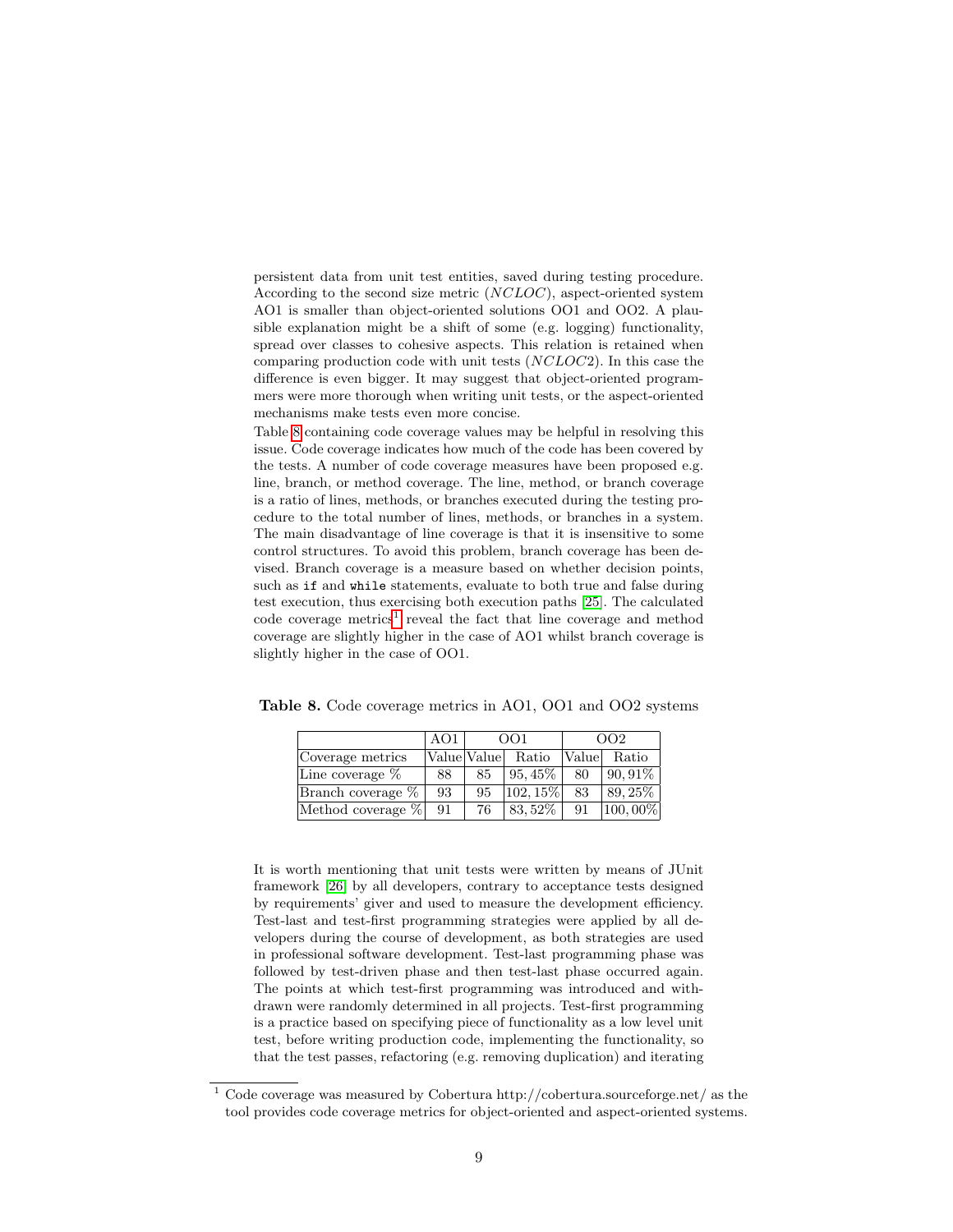the process [\[27\]](#page-17-6). In the case of test-last programming, tests are specified after writing production code of the selected user story.

To answer the question whether the impact of aspect-oriented programming on size metrics is significant, or not, statistical tests are performed in Section [5.2.](#page-9-0)

Efficiency The results concerning software development efficiency are presented in Table [9.](#page-9-1) The ActivitySensor Eclipse plugin [\[24\]](#page-17-3) allows to automatically collect development time and to divide total development time into active and passive times. The active time may be spent on typing and producing code, whilst the passive time is spent on reading the source code, looking for bugs etc. A switch from active to passive time happens after 15 seconds of a programmer's inactivity (the threshold was proposed by the activity sensor authors). After 15 minutes of inactivity, the passive time counter is stopped until a programmer hits a key.

The highest level of implemented functionality (in terms of acceptance tests passed) was achieved by AO1 project, although the OO2 project had only 1 acceptance test passed less. The OO1 managed to implement 90% of its competitors' functionality. Looking at the development time, one can conclude that OO2 system was implemented faster than OO1 and AO1. This observation is supported by normalized measures (non-commented lines of code per development time NCLOC/T and number of acceptance tests passed per development time  $NATP/T$ ). However, there is no correlation between the programming approach and  $NATP/T$ . It is interesting that all three developers needed nearly the same amount of active time to finish the project (similar level of the  $T_A$ metric value).

<span id="page-9-1"></span>

|                                                      | AO1   |       | OO1                                                 |               | OO2                                    |
|------------------------------------------------------|-------|-------|-----------------------------------------------------|---------------|----------------------------------------|
| Development efficiency results Value   Value   Ratio |       |       |                                                     | <i>Naluel</i> | Ratio                                  |
| NATP                                                 | 86    | 78    | $90,70\%$   85                                      |               | $ 98,84\%$                             |
| $T$ Total Time $[h]$                                 |       |       | $95,93 101,36 105,66\% 72,61 75,69\%$               |               |                                        |
| $T_A$ Active Time [h]                                |       |       |                                                     |               | 42, 79 46, 94 109, 69% 44, 29 103, 50% |
| $T_P$ Passive Time [h]                               |       |       | $ 53, 13 $ $54, 42$ $ 102, 42\% 28, 32 $ $53, 30\%$ |               |                                        |
| $ T_P /T$ [%]                                        |       |       | 55, 39 53, 69 96, 93% 39, 00 70, 42%                |               |                                        |
| $NCLOC(w/\text{o tests})/T$                          |       |       |                                                     |               | 40, 60 43, 19 106, 38% 64, 45 158, 74% |
| NATP/T                                               | 0, 90 | 0, 77 |                                                     |               | $ 85,84\% 1,17 130,58\% $              |

Table 9. Software development efficiency in AO1, OO1 and OO2 projects

# <span id="page-9-0"></span>5.2 Statistical tests

The number of subjects who have taken part in the study is limited. However, since internal metrics are computed for each class, aspect or package in the system, the number of data appeared to be sufficient, as suggested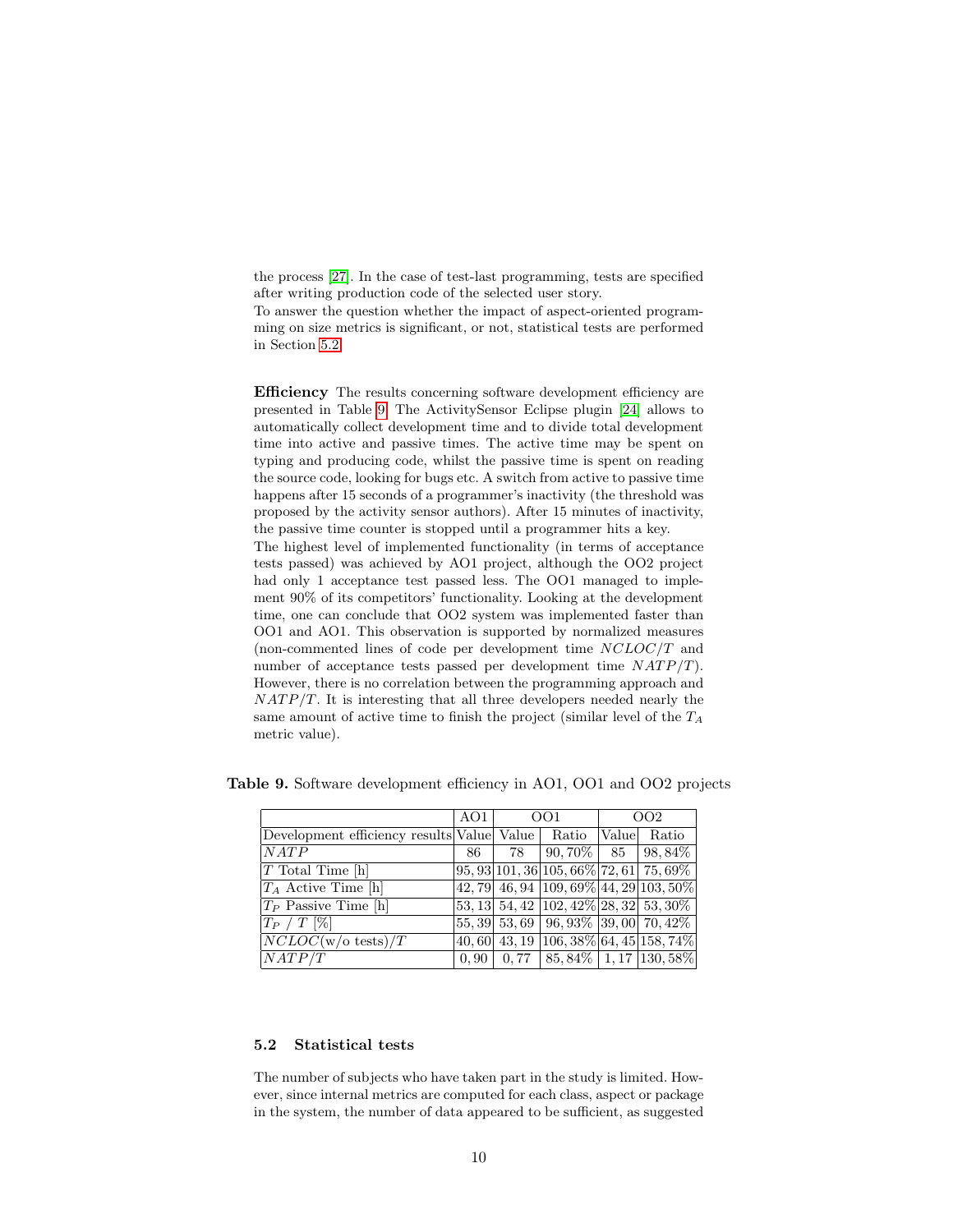by one of the reviewers, for the reliable execution of statistical tests. Statistical tests are performed to answer the question whether the impact of aspect-oriented programming on design quality metrics is significant, or not. Packages and classes developed according to object-oriented programming approach are labelled OO. The following null hypotheses are to be tested:

- $H_0$   $_{Dn, OO/AO}$  There is no difference in the Dn metric values between packages developed using object-oriented and aspect-oriented programming approach (OO and AO).
- $H_0$   $_{WOM, OO/AO}$  There is no difference in the  $WOM$  metric values between modules (classes or aspects) developed using objectoriented and aspect-oriented programming approach (OO and AO).
- $H_0$   $_{CBM, OO/AO}$  There is no difference in the CBM metric values between modules developed using object-oriented and aspectoriented programming approach (OO and AO).
- $H_0$  RFM,  $OO/AO$  There is no difference in the RFM metric values between modules developed using object-oriented and aspectoriented programming approach (OO and AO).
- $H_0$   $_{LCO, OO/AO}$  There is no difference in the LCO metric values between modules developed using object-oriented and aspectoriented programming approach (OO and AO).
- $H_0$  NCLOC,  $OO/AO$  There is no difference in the NCLOC metric values between modules developed using object-oriented and aspectoriented programming approach (OO and AO).
- $H_0$  NCLOC2, OO/AO There is no difference in the NCLOC2 metric values between modules developed using object-oriented and aspectoriented programming approach (OO and AO).

We start with exploratory analyses on the collected data to check whether they follow the assumptions of the parametric tests (i.e. normal distribution, interval or ratio scale, homogeneity of variance). The first assumption of parametric tests is that our data have come from a population that has normal distribution. Objective tests of the distribution are Kolmogorov-Smirnov and Shapiro-Wilk tests. These tests compare the set of scores in the tested sample to a normally distributed set of scores with the same mean and standard deviation. If the test is non-significant  $(p > .05)$  it tells us that the distribution of the sample is not significantly different from a normal distribution (i.e. it is probably normal). If the test is significant ( $p < .05$ ) then the distribution in question is significantly different from a normal distribution (i.e. it is non-normal). It is worth noting that the Shapiro-Wilk test yields exact significance values and is thus more accurate (though less widely used) than the Kolmogorov-Smirnov test. In fact, the Shapiro-Wilk test results (see Table [10\)](#page-11-0) are highly significant ( $p < .05$ ), as the column labelled *Significance* is less than .05 for both, OO and AO development methods in all cases.

The data distribution for OO and AO appears to be non-normal. This finding alerts us to the fact that non-parametric tests should be used. Therefore the hypotheses are evaluated using the Mann-Whitney one way analysis of variance by ranks. Tables [11](#page-11-1) and [12](#page-11-2) show test statistics and significances.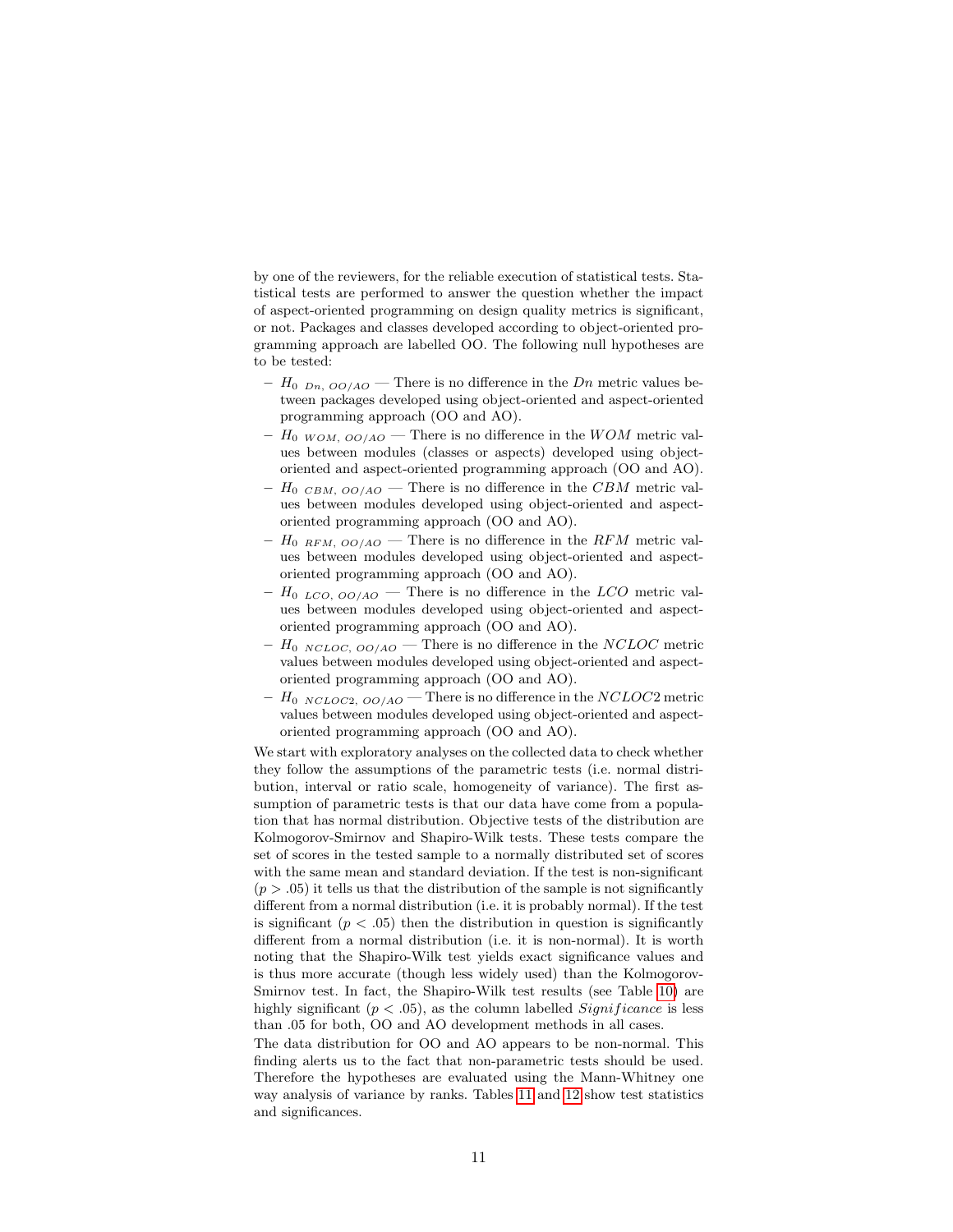| Metric       | Development |      |    | Kolmogorov-Smirnov <sup>1</sup>                                  |      |    | Shapiro-Wilk |
|--------------|-------------|------|----|------------------------------------------------------------------|------|----|--------------|
|              | Method      |      |    | Statistic df Significance Statistic df <sup>2</sup> Significance |      |    |              |
| $D_n$        | OO          | .151 | 35 | .041                                                             | .901 | 35 | .004         |
|              | AO          | .181 | 19 | .102                                                             | .852 | 19 | .007         |
| WOM          | OΟ          | .255 |    | 165.000                                                          | .594 |    | 165.000      |
|              | AO          | .227 | 89 | .000                                                             | .665 | 89 | .000         |
| CBM          | OΟ          | .237 |    | 165.000                                                          | .808 |    | 165.000      |
|              | AO          | .168 | 89 | .000                                                             | .842 | 89 | .000         |
| RFM          | OΟ          | .188 |    | 165.000                                                          | .810 |    | 165.000      |
|              | AO          | .163 | 89 | .000.                                                            | .831 | 89 | .000         |
| <i>LCO</i>   | OΟ          | .410 |    | 165.000                                                          | .267 |    | 165.000      |
|              | AO          | .404 | 89 | .000                                                             | .247 | 89 | .000         |
| <i>NCLOC</i> | OO.         | .221 |    | 165.000                                                          | .675 |    | 165.000      |
|              | AО          | .224 | 89 | .000                                                             | .744 | 89 | .000         |
| NCLOC2 OO    |             | .233 |    | 282.000                                                          | .637 |    | 282,000      |
|              | AO          | .177 |    | 131.000                                                          | .863 |    | 131.000      |

<span id="page-11-0"></span>Table 10. Tests of Normality

<sup>1</sup> Lilliefors Significance Correction.

<sup>2</sup> Degrees of freedom.

Table 11. Mann-Whitney Test Statistics (grouping variable: Development Method)

<span id="page-11-1"></span>

|                      | $D_n$    | <i>WOM</i> | CBM     | RFM   | LCO.                                            |
|----------------------|----------|------------|---------|-------|-------------------------------------------------|
| Mann-Whitney U       |          |            |         |       | 259.000 6963.500 7302.500 6926.500 6828.500     |
| Wilcoxon W           |          |            |         |       | 449.000 20658.500 20997.500 20621.500 20523.500 |
|                      | $-1.337$ | - 684      | $-.073$ | - 748 | -1.066                                          |
| Asymp.Sig.(2-tailed) | .181     | .494       | .941    | .455  | .286                                            |

Table 12. Mann-Whitney Test Statistics continued

<span id="page-11-2"></span>

|                      |         | <i>NCLOC NCLOC2</i> |
|----------------------|---------|---------------------|
| Mann-Whitney U       |         | 7193.000 17347.000  |
| Wilcoxon W           |         | 11198.000 25993.000 |
| Z                    | $-.268$ | -.996               |
| Asymp.Sig.(2-tailed) | .789    | .319                |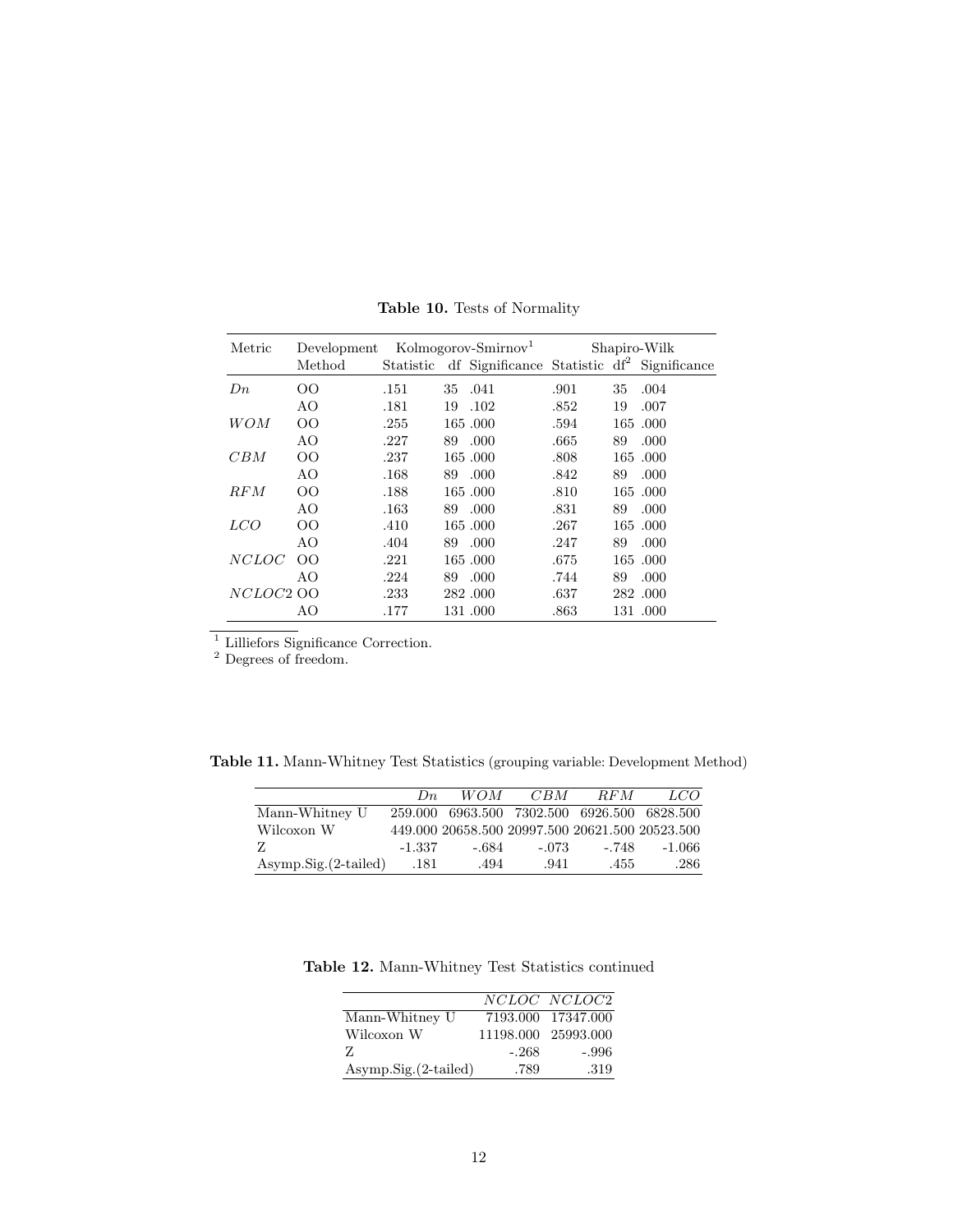It turned out that  $D_n$ , package level design quality indicator, was not significantly affected by aspect-oriented programming approach (the Mann-Whitney test statistics:  $U = 259.0$ , non-significant,  $z = -1.337$ ). Class level design quality indicators were also not significantly affected by aspect-oriented programming approach:  $WOM$  (the Mann-Whitney test statistics:  $U = 6963.5$ , non-significant,  $z = -.684$ ), CBM ( $U = 7302.5$ , non-significant,  $z = -.073$ ), RFM (U = 6926.5, non-significant,  $z =$  $-0.748$ ), LCO (U = 6828.5, non-significant,  $z = -1.066$ ), NCLOC (U = 7193.0, non-significant,  $z = -.268$ ) and NCLOC2 (U = 17347.0, nonsignificant,  $z = -.996$ ).

An effect size  $(r = \frac{Z}{\sqrt{N}})$  where Z is the z-score in Tables [11](#page-11-1) and [12,](#page-11-2) and N is the number of observations i.e. 54 packages and 254 classes) is an objective and standardized measure of the magnitude of observed effect. The effect size is rather small for  $Dn$  ( $r = -.18$ ) and is even smaller for all class level metrics  $(r < -0.07)$ .

Why did not aspect-oriented programming approach result in a significant improvement of software design quality, measured by package level, as well as class level design quality metrics? The plausible explanation is that software development skill may, to a certain extent, compensate for the lack of useful features of aspect-oriented programming. Another possible explanation is that AspectJ exhibits some limitations as a Java language extension.

Additionally, we decided to analyse the relationships between the subjects' experience and the design quality metrics. We used a questionnaire to measure the subjects' experience in programming. The subjects were asked to indicate the number of years experience in programming. All of the subjects had between 2 and 3 years of experience in programming in Java, and therefore this variable was neglected. However, there were differences between subjects' programming experience in general. It turned out that the relationships between programmer experience and class level design quality metrics were weak (Spearman's and Kendall's tau correlation tests were non-significant and far from a high degree of correlation) with the exception of  $WOM$  metric where there was a significant relationship ( $r_s = .15$ ,  $\tau = .13$ ,  $p < .05$ ). Although Spearman's statistic is more popular, Kendall's statistic is used as well, as it is actually a better estimate of the correlation in the population [\[28\]](#page-17-7). The relationship between programmer experience and package level design quality metric  $(Dn)$  was weak and non-significant as well. Lack of significant relationships in almost all cases may be due to the fact that all programmers were at the same experience level (E4 according to Höst et al. [\[22\]](#page-17-1) classification scheme).

# <span id="page-12-0"></span>6 Validity evaluation

To enable an analysis of the validity of the study, possible threats are discussed, based on the schema presented in [\[29\]](#page-17-8).

As a statistical conclusion validity threat, the authors see limitations of inferential statistics used in the analysis, caused by a small number of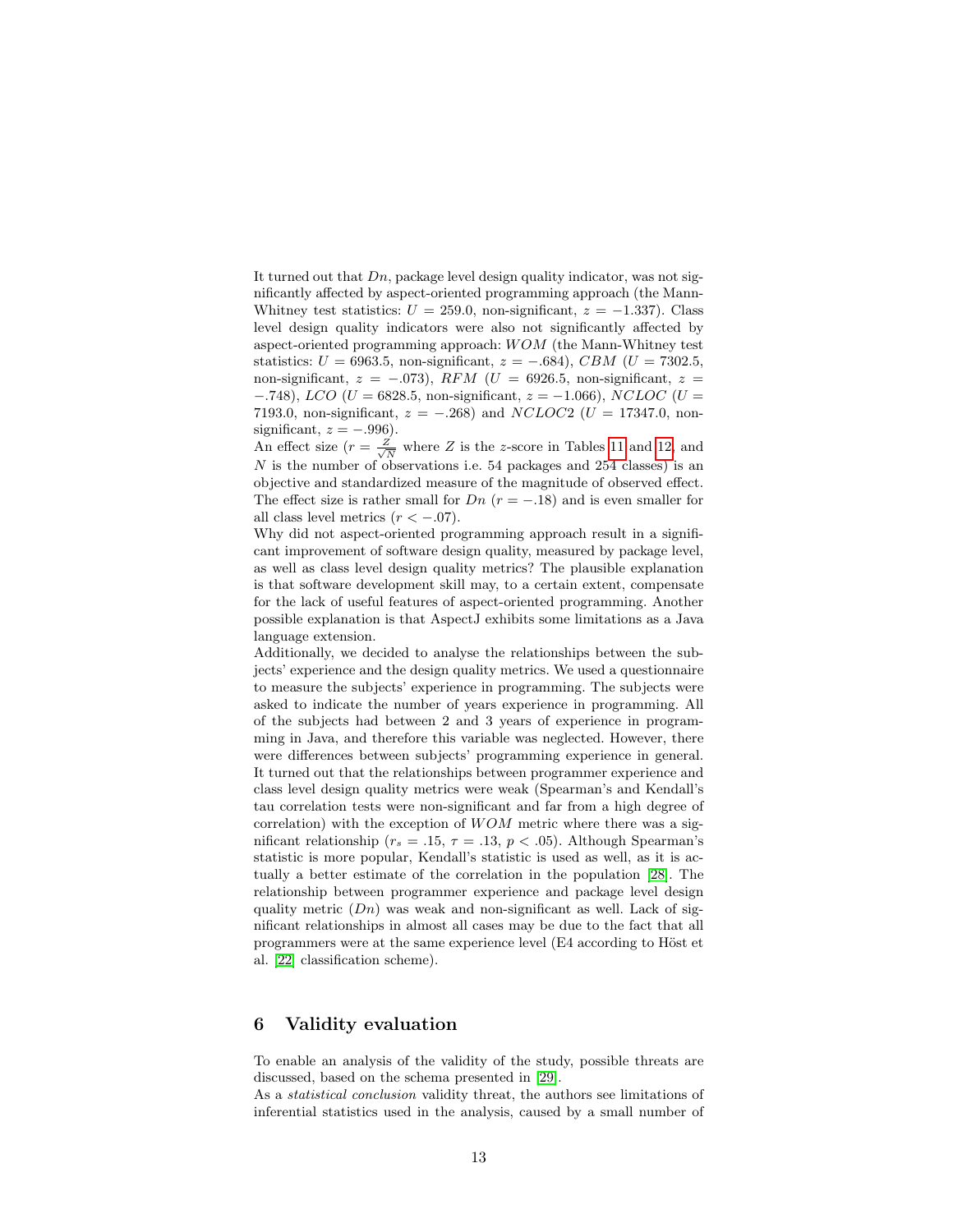professional programmers who have taken part in the study. Actually, it was impossible to conduct statistical tests for some metrics e.g. NATP. However, since internal metrics are computed for each class, aspect or package in the system, statistical tests for the internal metrics have been conducted in Section [5.2.](#page-9-0) The validity of the experiment is highly dependent on the reliability of the measures, which can be divided into two classes: objective measures, and subjective measures [\[29\]](#page-17-8). Measures used in the study were selected to be objective rather than subjective e.g. lines of code are more reliable than function points since it does not involve human judgement [\[29\]](#page-17-8).

Internal validity of the experiment concerns the question whether the effect is caused by independent variables, or by other factors. A natural variation in human performance, as well as experience, presented in Table [1,](#page-3-1) is a threat. However, programmers were at the same experience level E4, and the relationships between programmer experience and almost all design quality metrics were weak and non-significant. Concerning the internal validity, the risk of compensatory rivalry, or demoralization of subjects receiving less desirable treatments must be considered. Programmers using the classical method (i.e. object-oriented programming) may do their very best to show that the old method is competitive. On the other hand, subjects receiving less desirable treatments may not perform as well as they generally do. However, the subjects were informed that the goal of the study was to measure different programming approaches, not the subjects' skills. Possible diffusion, or imitation of treatments were under control of the authors.

The mono-operation bias is a construct validity threat, as the study was conducted on a single requirements set. Using a single type of measures is a mono-method bias threat. To minimize this threat, different measures (e.g. package as well as class level measures) were used in the study. Interaction of different treatments is limited, due to the fact that the subjects were involved in only one study. Other threats to construct validity are social threats (e.g. hypothesis guessing and experimenter's expectancies). As neither the subjects nor the experimenters have any interest in favour of one approach or another, we do not expect it to be a large threat.

The main threat to the *external* validity is related to the fact that subject population may not be representative to the software developers population. This is not a major issue as long as we are interested in the evaluating the use of a technique by novice or nonexpert software engineers [\[30\]](#page-17-9). Moreover, Kitchenham et al.[\[30\]](#page-17-9) state that students are the next generation of software professionals and thus, are relatively close to the population of interest. Actually, all the subjects were classified as E4 according to Höst et al. [\[22\]](#page-17-1). The programmers' experience, presented in Table [1,](#page-3-1) is typical of young programmers, with solid software engineering academic background and some industrial experience. Tichy argues why it is acceptable to use students as subjects [\[31\]](#page-17-10). Some indications on the similarities between student subjects and professionals are also given by Höst et al. [\[32\]](#page-17-11). The threats to external validity were further reduced by using standard development tools e.g. SVN, Eclipse or AspectJ.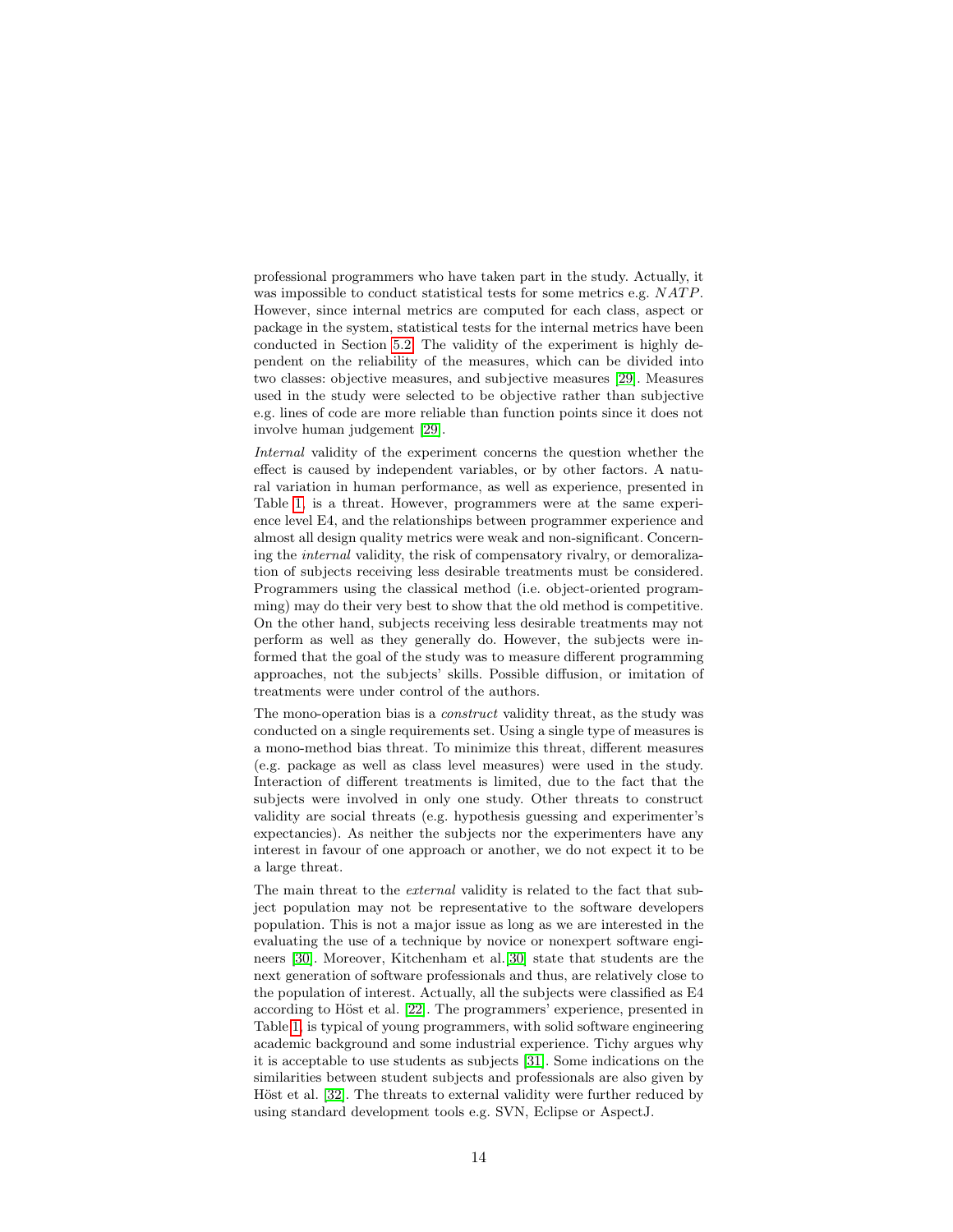The validity of the results must be considered within the context of the limitations discussed in this section. The study can benefit from several improvements before replication is attempted. The most significant one is conducting a study with a sample of size large enough to guarantee a high-power design to establish evidence-based recommendations for the impact of aspect-oriented programming on software design quality and development efficiency.

# <span id="page-14-0"></span>7 Conclusions

It was not possible to apply statistical tests to analyse the impact of aspect-oriented programming on software development efficiency metrics (related to the goal 2) due to limited number of subjects. However, execution of statistical tests was possible for internal metrics (computed for each class, aspect or package in the system) related to software design quality.

It turned out that aspect-oriented programming approach did not significantly affect software design quality metrics i.e.  $Dn$ ,  $WOM$ ,  $CBM$ , RFM, LCO, NCLOC and NCLOC2. It means that the impact of aspect-oriented programming on software design modularity and size (related to the goal 1) was not confirmed. In fact, the impact of aspectoriented programming on class-level software quality metrics  $(WOM,$  $CBM, RFM, LCO$  as well as on  $NCLOC$  and  $NCLOC2$  was extremely weak, as suggested by the obtained effect size  $(r)$  values, see Section [5.2.](#page-9-0) A bit different situation is in the case of package level quality indicator i.e.  $D_n$ . The effect size value is still rather small, but a bit higher (see Section [5.2\)](#page-9-0). It may suggest the need of further investigation of the hypothesis that aspect-oriented programming has the impact on higher level software quality indicators.

As pointed out in Section [5.2,](#page-9-0) there are two plausible explanations of the obtained results. First, the software development skill may, to a certain extent, compensate for the lack of useful features of aspect-oriented programming (e.g. modularised implementation of crosscutting concerns). Second, the AspectJ exhibits some limitations as a Java language extension and therefore the effect of aspect-oriented programming on software design quality may not be significant. AspectJ draws on an asymmetric approach i.e. there is a base body of object-oriented Java code that is then augmented with aspects. Therefore, there is an important difference between the base and the aspects, so that an aspect cannot serve as the base of another composition (in contrast to languages based on a symmetric approach). Moreover, AspectJ as a Java language extension does not force the use of aspects. In fact, the ratio of aspects to plain Java classes and interfaces in AO1 system was 13%.

Future studies can build on this study and its key takeaways in different manners. Aspect-oriented programming mechanisms and tools appeared to be mature enough to build system in an alternative manner to the pure object-oriented approach. The impact of aspect-oriented programming on software development efficiency was not confirmed. Future studies can benefit from assuring a sample of size large enough to guarantee a high-power design to establish evidence-based recommendations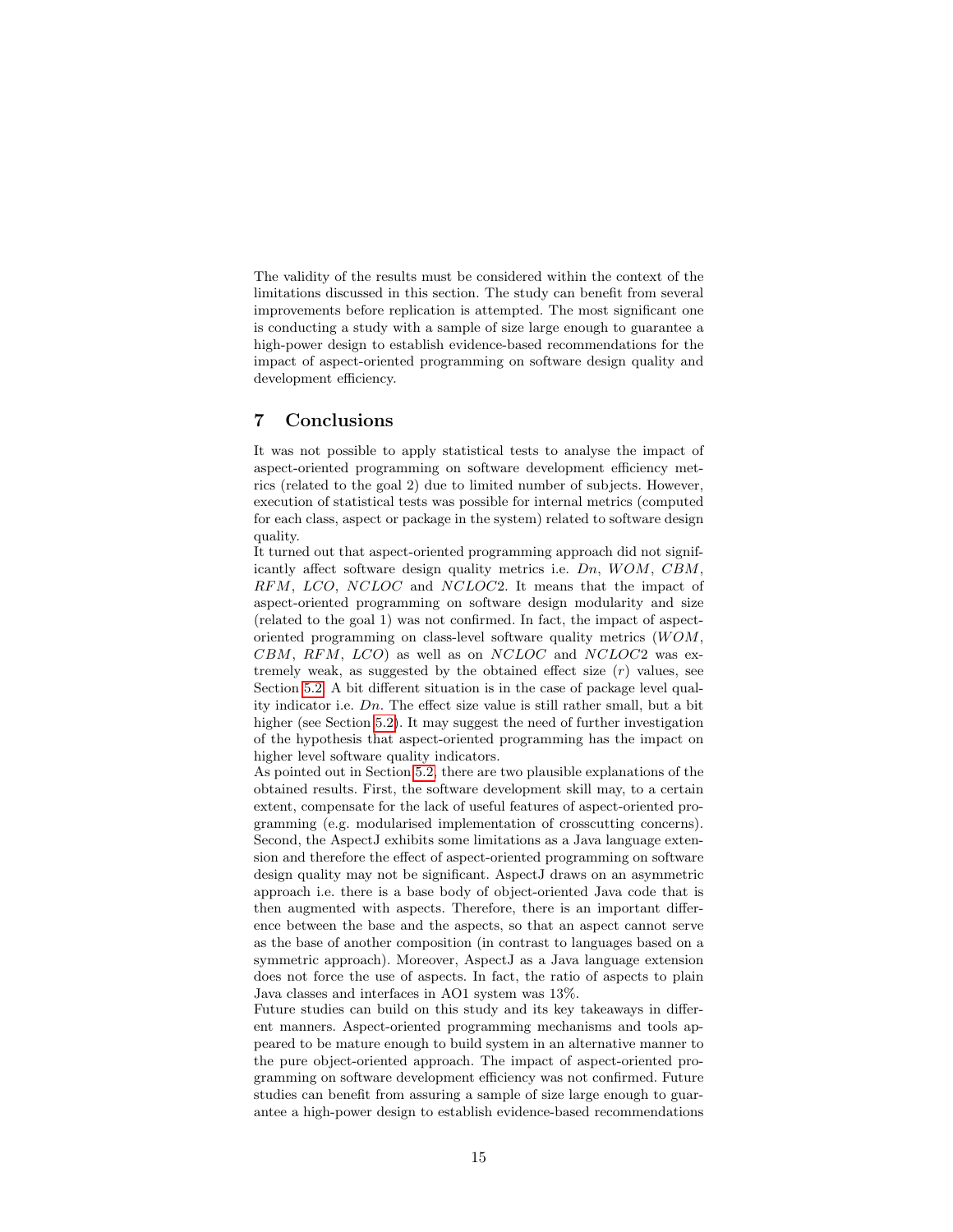for the impact of aspect-oriented programming on software development efficiency. The impact of aspect-oriented programming on software design quality was not confirmed either. However, since internal metrics are computed for each class, aspect or package in the system, the number of subjects needed for the reliable execution of statistical tests may be seriously reduced, assuming large enough number of classes or aspects are considered. Future studies concerning software design quality may take advantage of this idea.

# Acknowledgements

We thank Adam Piechowiak for his invaluable help by means of ActivitySensor Eclipse plugin development and all subjects for their engagement. We also thank the anonymous reviewers for their careful review of the manuscript, valuable comments and suggestions. This work has been financially supported by the Ministry of Education and Science, as a research grant 3 T11C 061 30 (years 2006-2007).

# References

- <span id="page-15-0"></span>1. Kiczales, G., Lamping, J., Mendhekar, A., Maeda, C., Lopes, C. V., Loingtier, J.-M., and Irwin, J.: 'Aspect-Oriented Programming', Proc. European Conf. Object-Oriented Programming (ECOOP 1997), vol. 1241 of Lecture Notes in Computer Science, Jyväskylä, Finland, June 1997, pp. 220–242
- <span id="page-15-1"></span>2. Chidamber, S. R., and Kemerer, C. F.: 'A Metrics Suite for Object Oriented Design', IEEE Trans. Softw. Eng., 1994, 20, (6), pp. 476– 493
- <span id="page-15-2"></span>3. Martin, R. C.: 'OO Design Quality Metrics: An Analysis of Dependencies', http://www.objectmentor.com/resources/articles/oodmetrc.pdf, accessed September 2006
- <span id="page-15-3"></span>4. George, B., and Williams, L. A.: 'An Initial Investigation of Test Driven Development in Industry', Proc. ACM Symposium on Applied Compupting (SAC 2003), Melbourne, USA, March 2003, pp. 1135–1139
- <span id="page-15-4"></span>5. George, B., and Williams, L. A.: 'A structured experiment of testdriven development', *Inf. Softw. Tech.*, 2004,  $46$ ,  $(5)$ , pp. 337–342
- <span id="page-15-5"></span>6. Madeyski, L.: 'Preliminary Analysis of the Effects of Pair Programming and Test-Driven Development on the External Code Quality', in Zieliński, K., and Szmuc, T. (Ed.): 'Software Engineering: Evolution and Emerging Technologies', vol. 130 of Frontiers in Artificial Intelligence and Applications, (IOS Press, 2005), pp. 113–123
- <span id="page-15-6"></span>7. Ceccato, M., and Tonella, P.: 'Measuring the Effects of Software Aspectization', Proc. Workshop on Aspect Reverse Engineering (WARE 2004), Delft, The Netherlands, November 2004 (Cd-rom) 8. Aopmetrics project,
- <span id="page-15-7"></span>http://www.e-informatyka.pl/sens/Wiki.jsp?page=Projects.AOPMetrics, accessed September 2006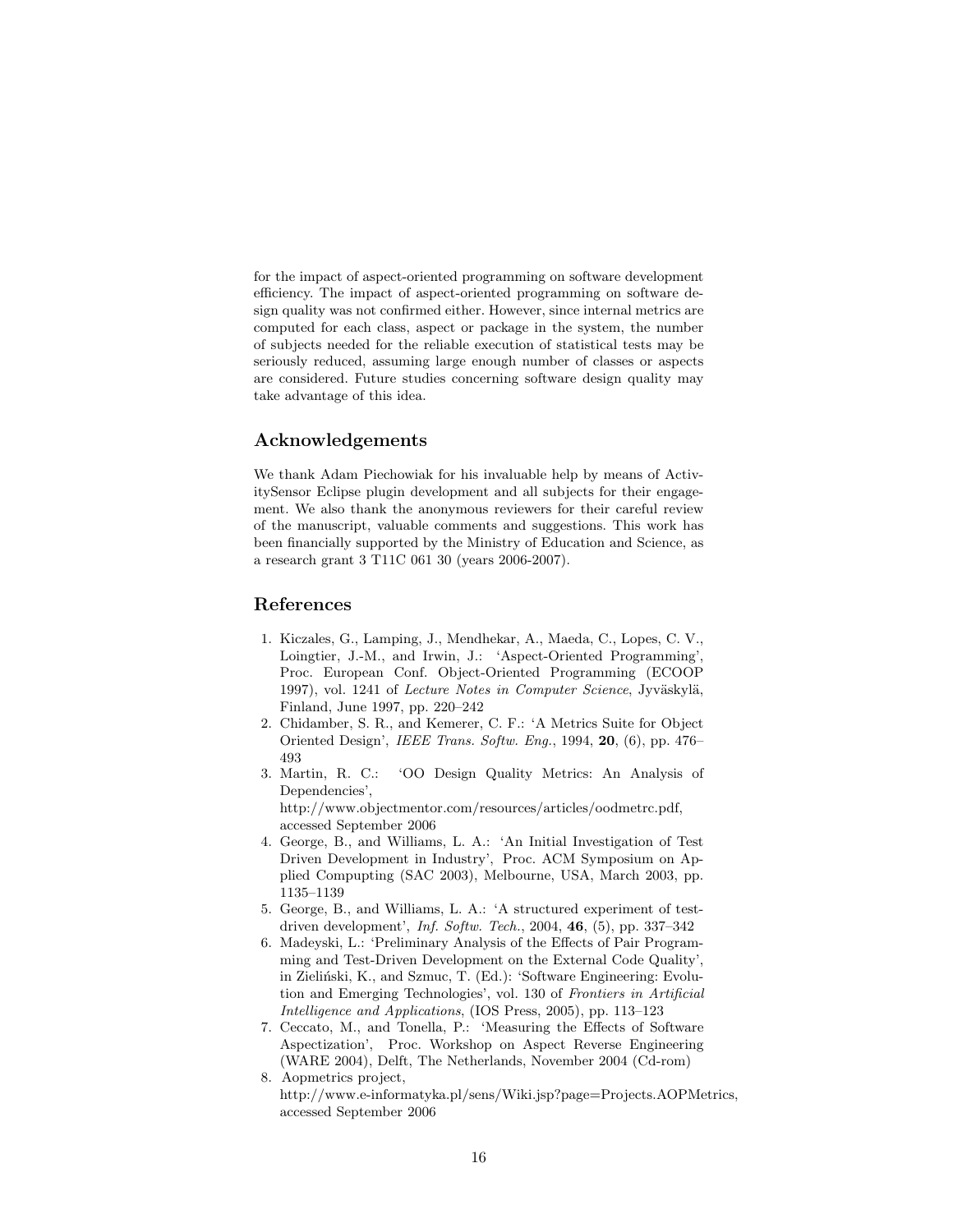- <span id="page-16-0"></span>9. Subramanyam, R., and Krishnan, M. S.: 'Empirical Analysis of CK Metrics for Object-Oriented Design Complexity: Implications for Software Defects', IEEE Trans. Softw. Eng., 2003, 29, (4), pp. 297–310
- <span id="page-16-1"></span>10. Briand, L. C., Wüst, J., Ikonomovski, S. V., and Lounis, H.: 'Investigating Quality Factors in Object-Oriented Designs: an Industrial Case Study', Proc. Int. Conf. on Software Engineering (ICSE 1999), Los Alamitos, USA, May 1999, pp. 345–354
- <span id="page-16-2"></span>11. Emam, K. E., Melo, W. L., and Machado, J. C.: 'The Prediction of Faulty Classes Using Object-Oriented Design Metrics', J. Syst.  $Softw., 2001, 56, (1), pp. 63-75$
- <span id="page-16-3"></span>12. Basili, V. R., Caldiera, G., and Rombach, H. D.: 'The Goal Question Metric Approach', in Marciniak J.J. (Ed.): Encyclopedia of Software Engineering, (Wiley, 1994), pp. 528–532
- <span id="page-16-4"></span>13. Garcia, A. F., Sant'Anna, C., Figueiredo, E., Kulesza, U., Lucena, C. J. P.de, and Staa, A.von: 'Modularizing Design Patterns with Aspects: A Quantitative Study', in Rashid, A., and Aksit, M. (Ed.): T. Aspect-Oriented Software Development I, 2006, vol. 3880 of Lecture Notes in Computer Science, pp. 36–74
- <span id="page-16-5"></span>14. Kersten, M., and Murphy, G. C.: 'Atlas: A Case Study in Building a Web-Based Learning Environment using Aspect-oriented Programming', Proc. ACM SIGPLAN Conf. on Object-Oriented Programming, Systems, Languages, and Applications (OOPSLA 1999), New York, USA, November 1999, pp. 340–352
- <span id="page-16-6"></span>15. Walker, R. J., Baniassad, E. L. A., and Murphy, G. C.: 'An Initial Assessment of Aspect-oriented Programming', Proc. Int. Conf. on Software Engineering (ICSE 1999), Los Alamitos, USA, May 1999, pp. 120–130
- <span id="page-16-7"></span>16. Soares, S., Laureano, E., and Borba, P.: 'Implementing Distribution and Persistence Aspects with AspectJ', Proc. ACM SIGPLAN Conf. on Object-Oriented Programming, Systems, Languages, and Applications (OOPSLA 2002), New York, USA, November 2002, pp. 174–190
- <span id="page-16-8"></span>17. Garcia, A. F., Sant'Anna, C., Chavez, C., Silva, V. T.da, Lucena, C. J. P.de, and Staa, A.von: 'Separation of Concerns in Multi-agent Systems: An Empirical Study', Proc. Int. Workshop on Software Engineering for Large-Scale Multi-Agent Systems (SELMAS 2003), vol. 2940 of Lecture Notes in Computer Science, pp. 49–72
- <span id="page-16-9"></span>18. Tsang, S. L., Clarke, S., and Baniassad, E. L. A.: 'An Evaluation of Aspect-Oriented Programming for Java-Based Real-Time Systems Development', Proc. Int. Symposium on Object-Oriented Real-Time Distributed Computing (ISORC 2004), Vienna, Austria, May 2004, pp. 291–300
- <span id="page-16-10"></span>19. Hannemann, J., and Kiczales, G.: 'Design Pattern Implementation in Java and AspectJ', Proc. ACM SIGPLAN Conf. on Object-Oriented Programming, Systems, Languages, and Applications (OOPSLA 2002), New York, USA, November 2002, pp. 161–173
- <span id="page-16-11"></span>20. García, F., Bertoa, M. F., Calero, C., Vallecillo, A., Ruíz-Sánchez, F., Piattini, M., and Genero, M.: 'Towards a consistent terminology for software measurement', Inf. Softw. Tech., 2006, 48, (8), pp. 631–644